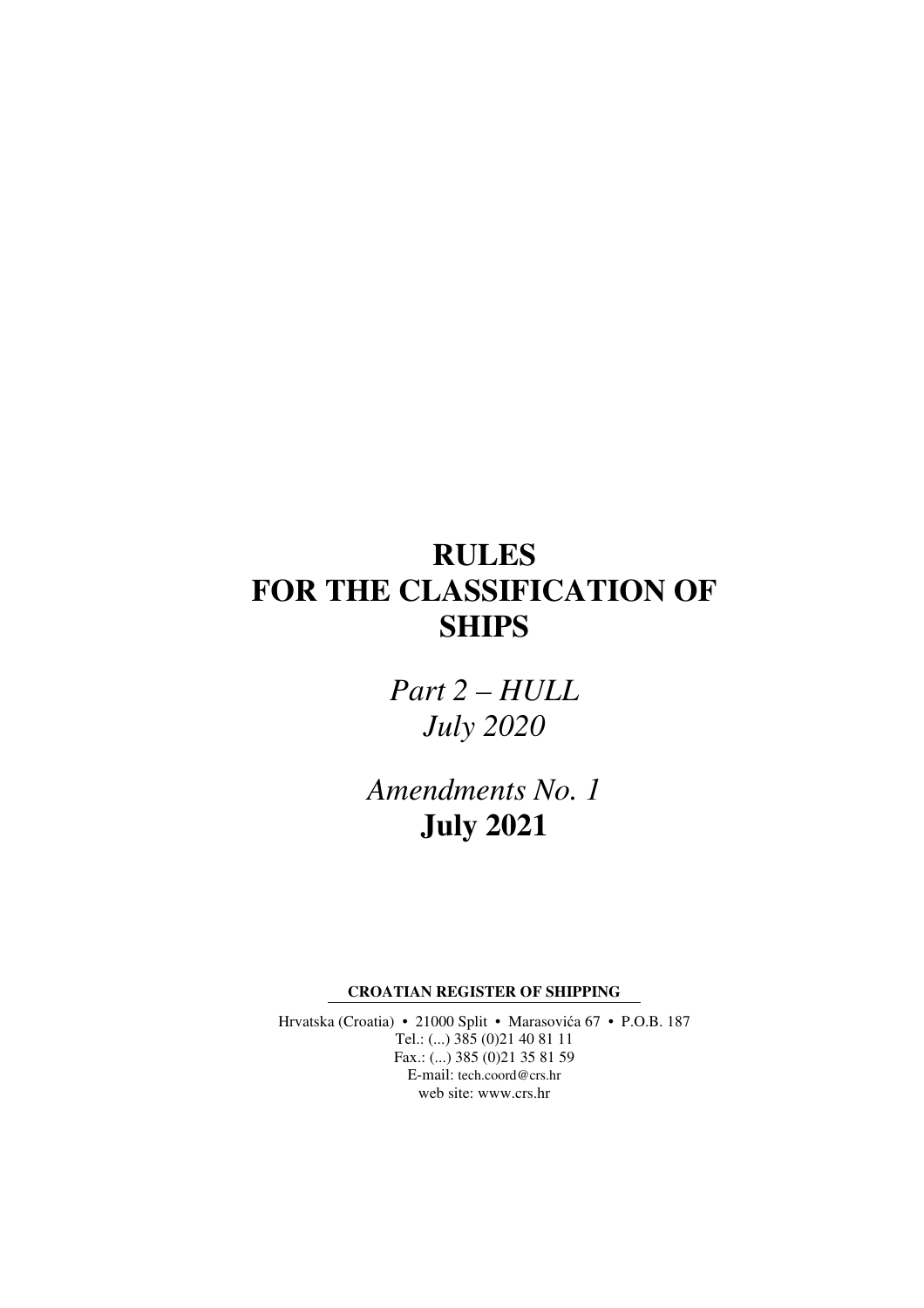By the decision of the General Committee of Croatian Register of Shipping,

### Amendments No. 1 to the **RULES FOR THE CLASSIFICATION OF SHIPS**  Part 2 – HULL

have been adopted on 28th June 2021 and shall enter into force on 1st July 2021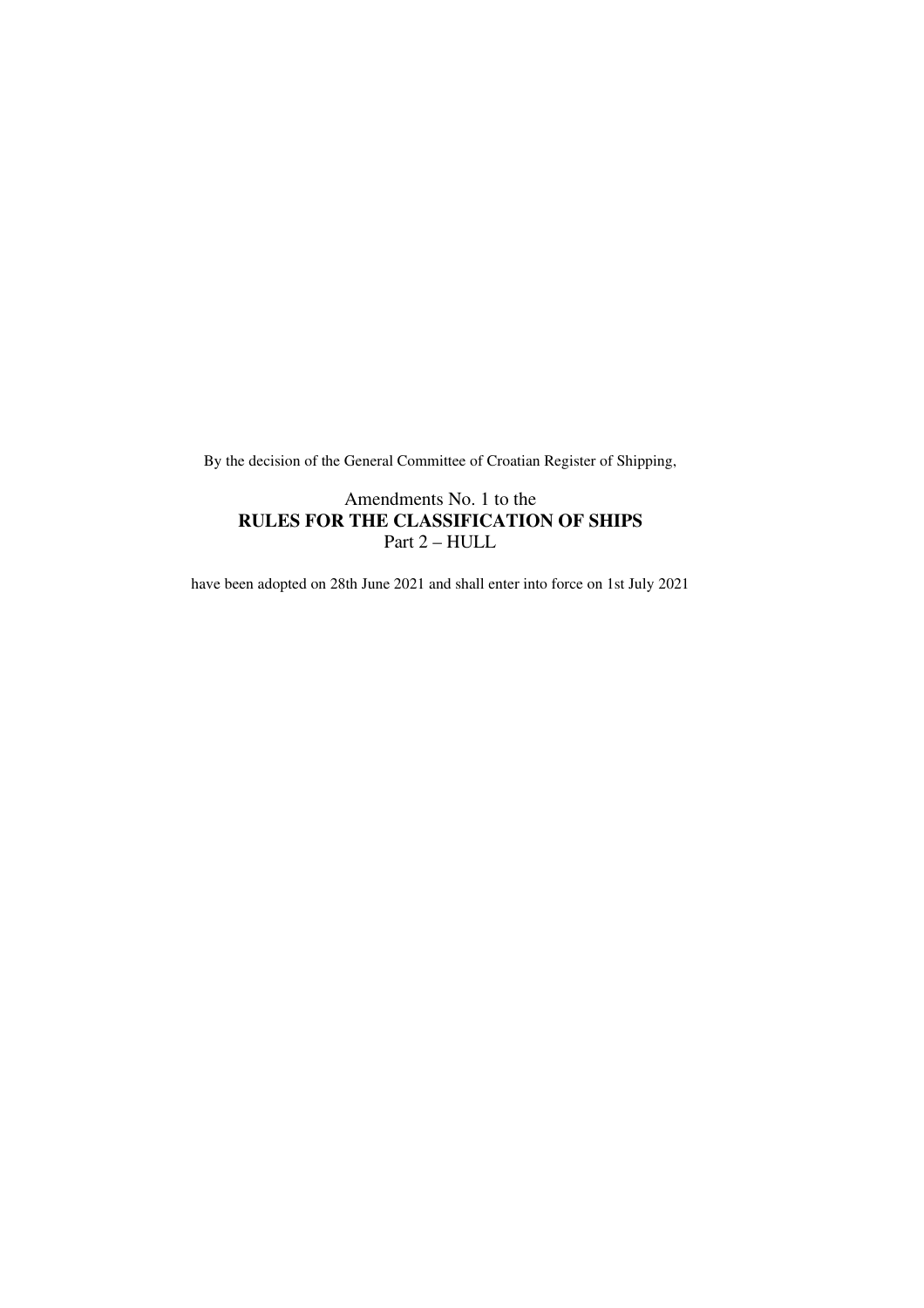## **INTRODUCTORY NOTES**

These amendments shall be read together with the requirements in the Rules for the Classification of Ships, Part 2 – Hull, edition July 2020.

Table 1 contains review of amendments, where items changed or added in relating to previous edition are given, with short description of each modification or addition. All major changes throughout the text are shaded.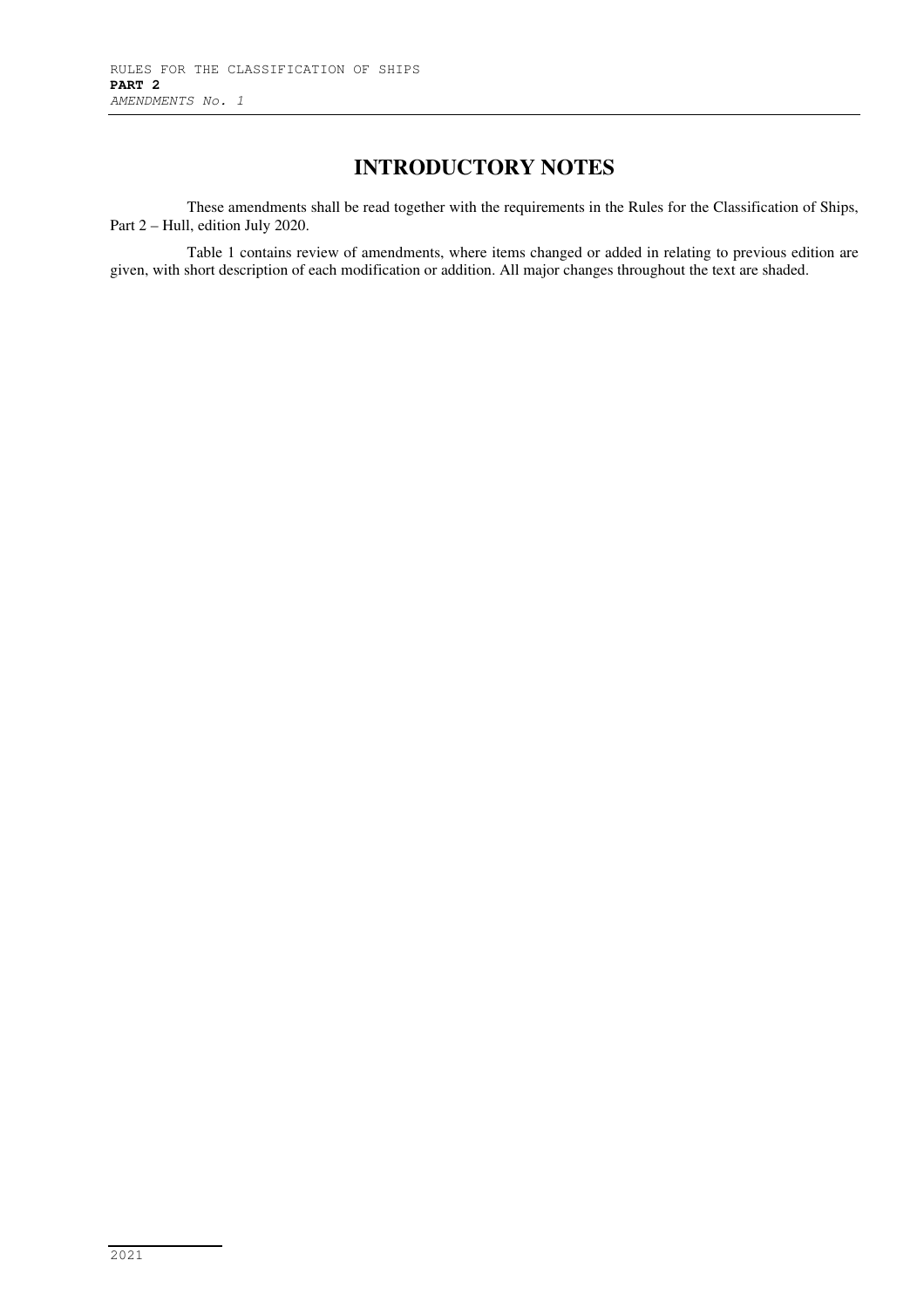| This Part of the Rules includes the requirements of the following international Organisations: |                                                                                                                                                                                                                                                                                                                                                                                                                                                                                                                                                                                                                                                                                                                      |  |
|------------------------------------------------------------------------------------------------|----------------------------------------------------------------------------------------------------------------------------------------------------------------------------------------------------------------------------------------------------------------------------------------------------------------------------------------------------------------------------------------------------------------------------------------------------------------------------------------------------------------------------------------------------------------------------------------------------------------------------------------------------------------------------------------------------------------------|--|
| <b>International Maritime Organization (IMO)</b>                                               |                                                                                                                                                                                                                                                                                                                                                                                                                                                                                                                                                                                                                                                                                                                      |  |
| <b>Conventions:</b>                                                                            | International Convention for the Safety of Life at Sea 1974 (SOLAS 1974) and all subsequent<br>amendments up to and including the 2012 amendments (MSC.341(91), 342(91))<br>Protocol of 1988 relating to the International Convention for the Safety of Life at Sea 1974, as<br>amended (SOLAS PROT 1988)<br>International Convention for the Prevention of Pollution from Ships 1973, as modified by the<br>Protocol of 1988 thereto (MARPOL 73/78) and all subsequent amendments up to and including<br>the 2006 amendments $((MEPC.141(54))$                                                                                                                                                                      |  |
| <b>International Association of Classification Societies (IACS)</b>                            |                                                                                                                                                                                                                                                                                                                                                                                                                                                                                                                                                                                                                                                                                                                      |  |
| <b>Unified Requirements (UR):</b>                                                              | F1 (Rev.1, 2002), F2 (Rev.2, 2012), M76 (2016), S1 (Rev.7, 2010), S1A (Rev.6, 2010), S2<br>(Rev.2, June 2019), S3 (Rev.1, 2010), S4 (Rev. 4, 2017), S5 (Rev.1, corr. 1, June 2019), S6<br>(Rev.8, 2015), S7 (Rev.4, 2010), S10 (Rev.6, Sep 2019), S11 (Rev.9, June 2019), S11A<br>(2015), S12 (Rev.5, 2010), S13 (Rev.2, Corr.1, 2014), S14 (Rev.6, 2016), S17 (Rev.10, Mar<br>2019), S18 (Rev.10, Mar 2019), S19 (Rev.5, 2004), S20 (Rev.6, 2014), S22 (Rev.3, 2004),<br>S23 (Rev.4, 2007), S28 (Rev.3, 2010), S31 (Rev.4, 2007), S33 (Rev.3, Feb 2020), S34<br>(2015), W31 (Rev.2, Dec 2019), Z8 (Rev.1, 1995), Z9 (Rev.2, 1997), Z10.1 (Rev.24, May<br>2019), Z10.2 (Rev. 36, May 2019), Z10.4 (Rev.16, May 2019) |  |
| Unified Interpretations (UI):                                                                  | MPC94 (2008), SC93 (Rev.1, 2010), SC122 (Rev.1, Corr.1 2008), SC154 (2000), SC179<br>(Rev.2, 2011), SC180 (Rev.3, 2012), SC207 (Corr.2, Jan 2020), SC208 (Corr.2, 2009), SC209<br>(Rev.1, Dec 2019), SC210 (2006), SC223 (Rev.3, Corr.1, 2014), SC258 (2013), SC259<br>(Rev.1, Corr.1, 2014)                                                                                                                                                                                                                                                                                                                                                                                                                         |  |
| <b>Recommendations (Rec.):</b>                                                                 | Rec. 20 (Rev.1, 2007), Rec. 83 (2003), Rec. 94 (2007), Rec. 97 (2007)                                                                                                                                                                                                                                                                                                                                                                                                                                                                                                                                                                                                                                                |  |
| Other requirements:                                                                            | Finnish-Swedish Ice Class Rules, 2017<br>Guidelines for the Application of the Finnish - Swedish Ice Class Rules, 14 November 2017                                                                                                                                                                                                                                                                                                                                                                                                                                                                                                                                                                                   |  |

٠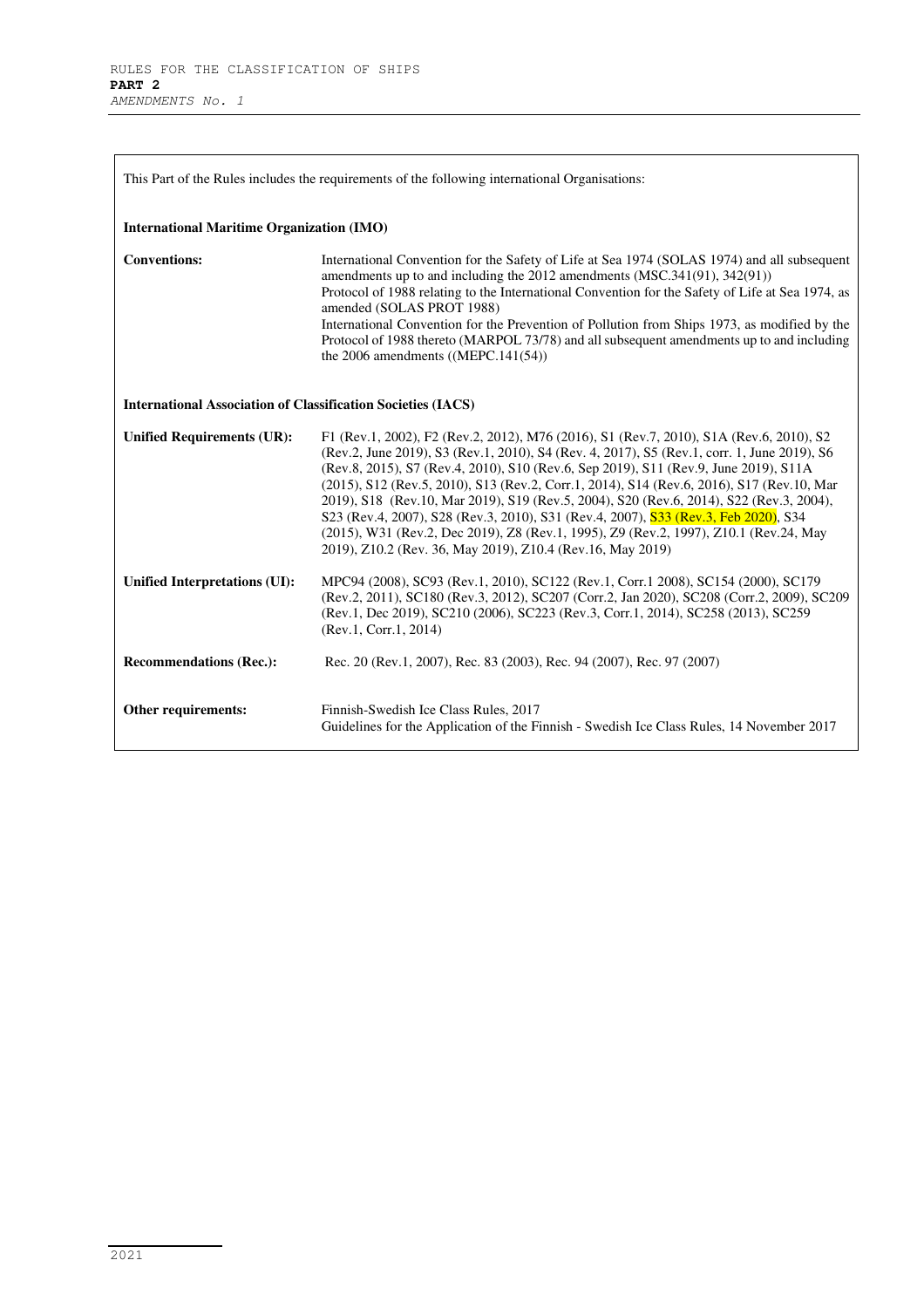# **TABLE 1 – REVIEW OF AMENDMENTS**

This review comprises amendments in relation to the Rules for the Classification of Ships, Part 2 – Hull, edition July 2020.

| <b>ITEM</b>                           | <b>DESCRIPTION OF THE AMENDMENTS</b> |  |
|---------------------------------------|--------------------------------------|--|
| <b>SECTION 1 GENERAL REQUIREMENTS</b> |                                      |  |
| Head 1.4                              | item 1.4.6.2.1 has been amended      |  |
| Head 1.4                              | item 1.4.6.2.2 has been amended      |  |
| Head 1.4                              | item 1.4.6.3.1 has been amended      |  |
| Head 1.4                              | item 1.4.6.3.3 has been amended      |  |
| <b>SECTION 3 DESIGN LOADS</b>         |                                      |  |
| Head 3.1                              | item 3.1.2 has been amended          |  |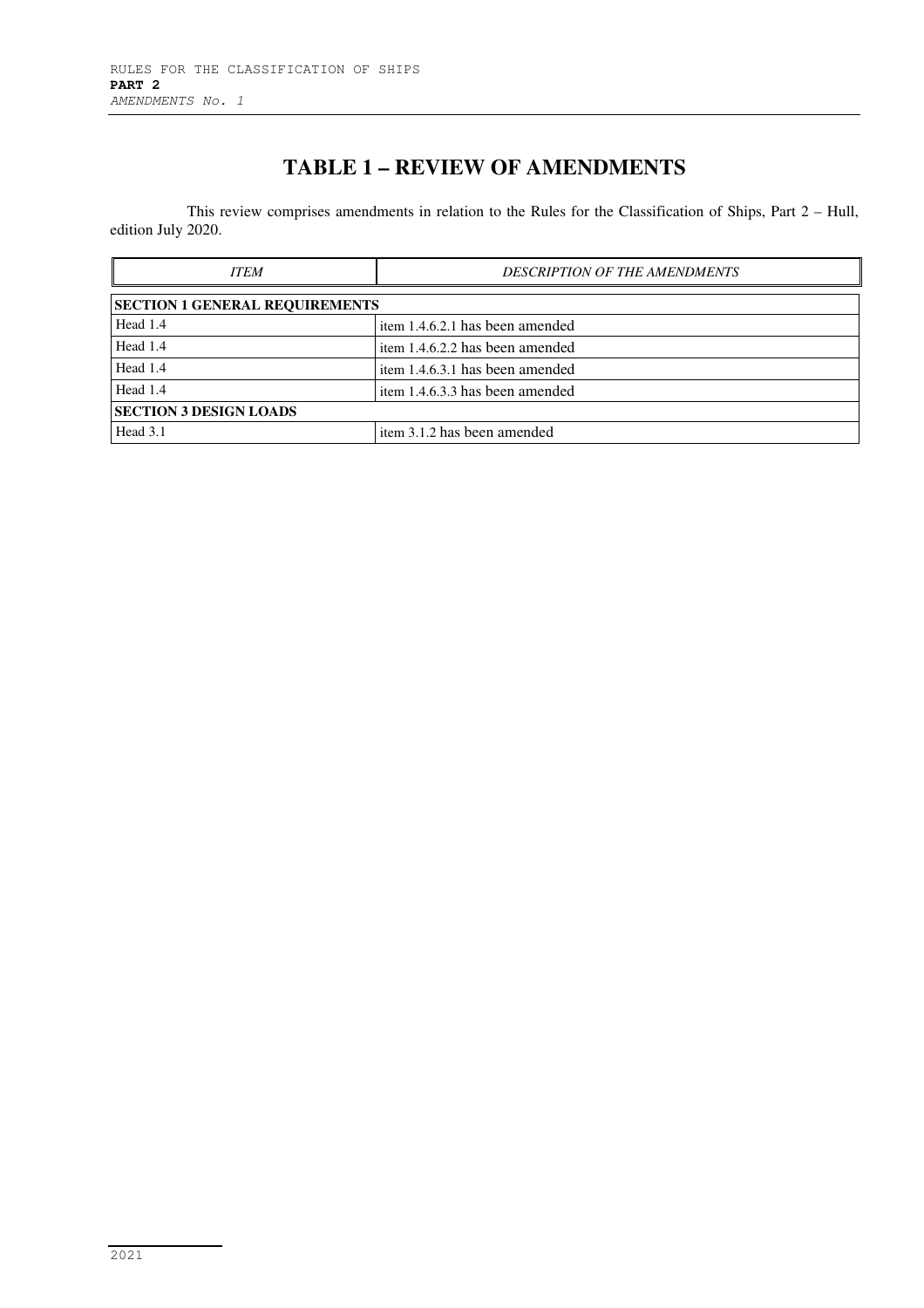### **1 GENERAL REQUIREMENTS**

 **Head 1.4 MATERIALS,** item 1.4.6.2.1 has been partly changed and should be read as follows:

#### **1.4.6.2 Non-destructive testing (NDT) during construction (measure No.1 of 1.4.6.5)**

Where non-destructive testing (NDT) during construction is required in 1.4.6.5, the NDT is to be in accordance with 1.4.6.2.1 and 1.4.6.2.2. Enhanced NDT as specified in 1.4.6.4.3.1(e) is to be out in accordance with an appropriate standard.

#### **1.4.6.2.1 General**

**1.4.6.2.1.1** Ultrasonic testing (UT) in accordance with the *Rules for the classification of ships, Part 26 - Welding, Section 2.5* is to be carried out on all block-to-block butt joints of all upper flange longitudinal structural members in the cargo hold region. Upper flange longitudinal structural members include the topmost strakes of the inner hull/bulkhead, the sheer strake, main deck, coaming plate, coaming top plate, and all attached longitudinal stiffeners.

 **Head 1.4 MATERIALS,** item 1.4.6.2.2 has been partly changed and should be read as follows:

#### **1.4.6.2.2 Acceptance criteria of UT**

**1.4.6.2.2.1** Acceptance criteria of UT are to be in accordance with the *Rules for the classification of ships, Part 26 - Welding, Section 2.5*.

**1.4.6.2.2.2** The acceptance criteria may be adjusted under consideration of the appertaining brittle crack initiation prevention procedure and where this is more severe than that found in the *Rules for the classification of ships, Part 26 - Welding, Section 2.5*, the UT procedure is to be amended accordingly to a more severe sensitivity.

 **Head 1.4 MATERIALS,** item 1.4.6.3.1 has been partly changed and should be read as follows:

#### **1.4.6.3.1 General**

**1.4.6.3.1.1** The procedure of the NDT is to be in accordance with the *Rules for the classification of ships, Part 26 - Welding, Section 2.5*, irrespective of the applicability clause for new- building in the *Rules for the classification of ships, Part 26 - Welding, Section 2.5*.

 **Head 1.4 MATERIALS,** item 1.4.6.3.3 has been partly changed and should be read as follows:

#### **1.4.6.3.3 Acceptance criteria of UT**

**1.4.6.3.3** Where UT is carried out, acceptance criteria of UT are to be in accordance the *Rules for the classification of ships, Part 26 - Welding, Section 2.5*, irrespective of the applicability clause for new-building in the *Rules for the classification of ships, Part 26 - Welding, Section 2.5*.